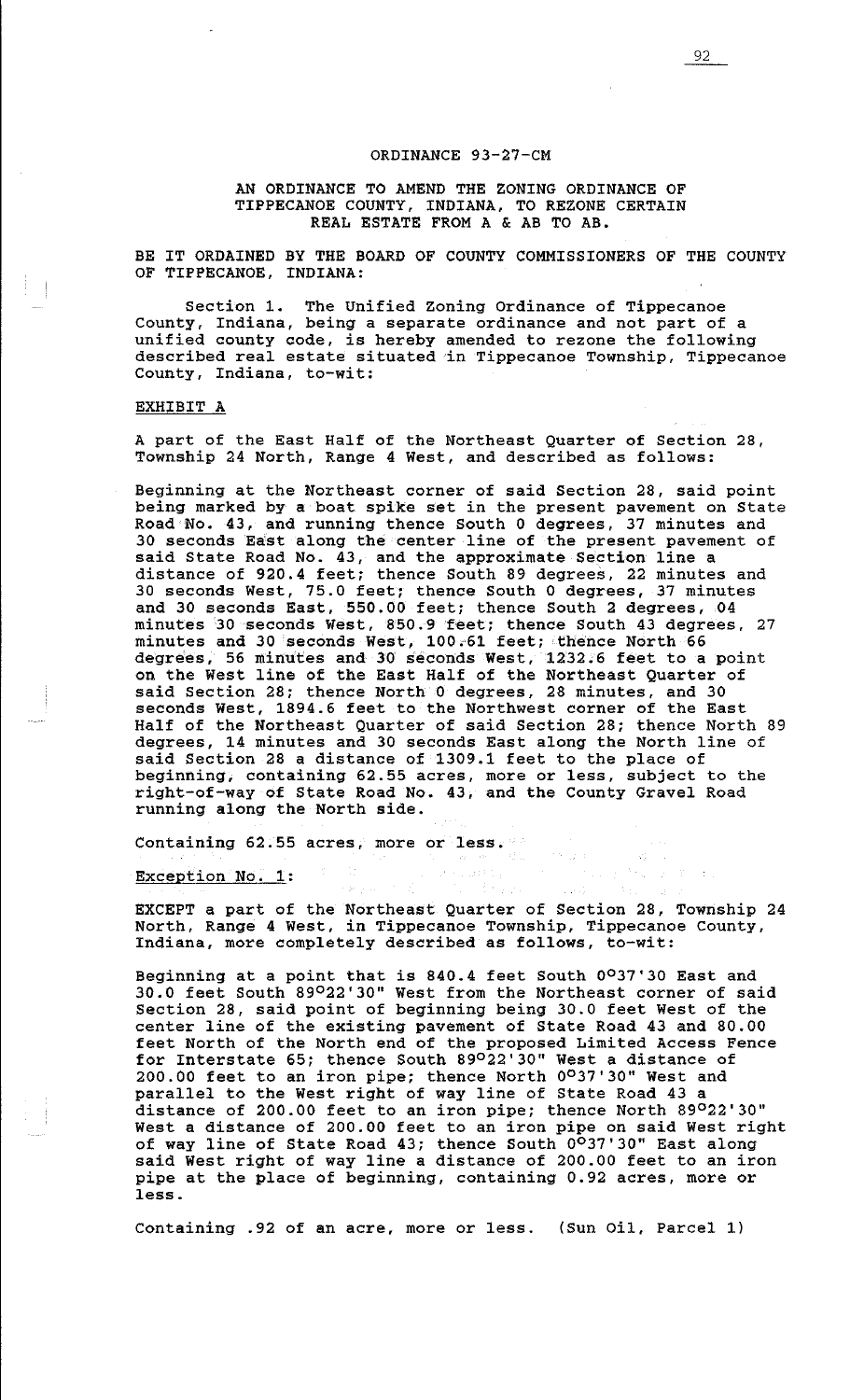## Exception No. 2:

ALSO EXCEPT a part of the East One-Half of the Northeast One-Quarter of Section 28, Township 24 North, Range 4 West in Tippecanoe Township, Tippecanoe County, Indiana, and more particularly described as follows: Beginning at a point 440.53' South 00037•30• East and 30.00' South 39022•30• West of the Northeast corner of the Northeast Quarter of Section 28, Township 24 North, Range 4 West, said point being on the West Right of Way line of State Road #43 and 480' North 00037•30• West of the end of the limited access right of way Interstate Route #65, thence South 00°37'30" East a distance of 200.00' over and along the West Right of Way line of said State Road #43 to a point, thence South 89°22'30" West, a distance of 200.00' to a point, thence North 00037•30• West, a distance of 200.00' to a point, thence North 89°22'30" East a distance of 200.00' to the place of beginning, containing 0.92 acres, more or less. (Texaco, Parcel 1)

#### Exception No. 3:

ALSO EXCEPT a part of the East Half of the Northeast Quarter of Section Twenty-Eight (28), Township Twenty-Four (24) North, Range Four (4) West in Tippecanoe Township, Tippecanoe County, Indiana, and more particularly described as follows:

The beginning point for said tract is located as follows: From a point 840.53 feet South 00<sup>0</sup>37'30" East and 30 feet South 39022'30" West of the Northeast corner of the Northeast Quarter of Section Twenty-Eight (28), Township Twenty-Four (24) North, Range Four (4) West, said point being on the West right of way line of State Road No. 43 and North 00037•30• West 80 feet of the end of the limited access right of way of Interstate Route No. 65; thence South 00°37'30" East a distance of 80 feet over and along the West right of way line of said State Road 43 to a point at the end of the limited access right of way of said Interstate Route No. 65; thence on and along the Westerly right of way line of said limited access right of way South 89°22'30" West a distance of 45 feet; thence South 00°37'30" East on and said right of way a distance of 550 feet; thence on and along along said right of way South 02004•30• West a distance of 850.90 feet to a point; thence South 43°27'30" West 100.61 feet to a point; thence North 66056'30" West 35 feet to the point of beginning. From said point of beginning thence North 66°56'30" West 455 feet to a point; thence North 0°37'30" West 880 feet to a point; thence North 39022•30• East 460 feet to a point; thence South 0037•30• East 150 feet to a point, thence South 2°04'30" West 910 feet to the point of beginning.

Containing approximately 10 acres.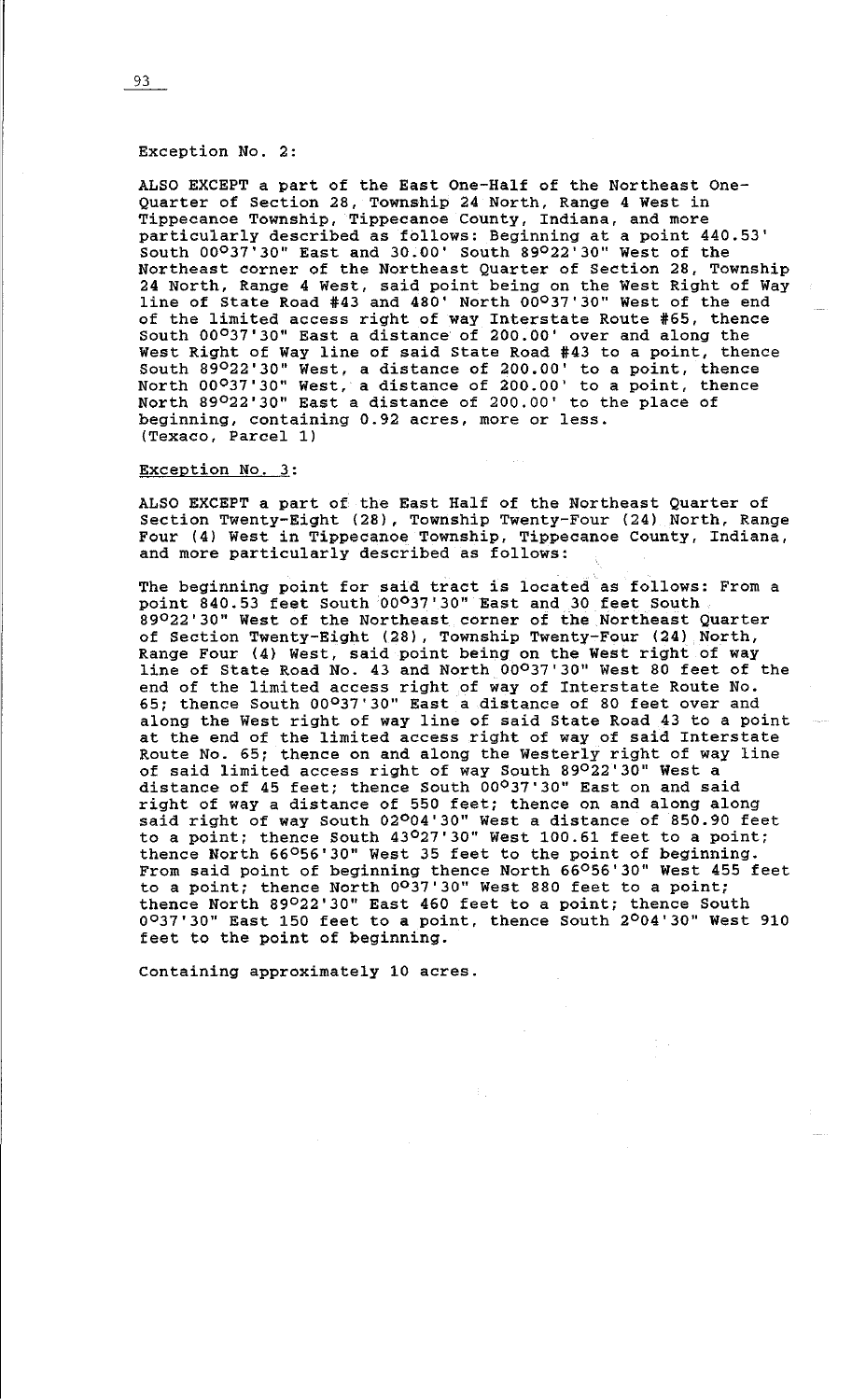### Exception No. 4:

ALSO EXCEPT a part of the East Half of the Northeast Quarter of Section 28, Township 24 North, Range 4 West, in Tippecanoe Township, Tippecanoe County, Indiana, more completely described as follows:

Beginning at a point 640.4 feet South 0<sup>0</sup>37'30" East and 375 feet South 89°22'30" West from the Northeast corner of said Section 28; thence North 89°22'30" East, 145.0 feet; thence South 0037•30" East, 220.0 feet; thence South 89°22'30" West, 505.0 feet; thence South 0°37'30" East, 50.0 feet; thence South 89022'30" West, 474.1 feet; thence North 0°28'30" West, 200.0 feet; thence North 89022'30" East 474.1 feet; thence North 34052'30" East, 150.0 feet; thence North 75°22'30" East, 130.0 feet; thence South 0°37'30" East, 60.0 feet; thence North  $60^{\circ}52'30''$  East, 90.0 feet; thence South  $45^{\circ}52'30''$  East 94.5 feet to the place of beginning of this description, containing 4.93 Acres, more or less.

## Exception No. 5:

ALSO EXCEPT beginning at the Northeast corner of said Section 28 and running South 0 degrees, 37 minutes and 30. seconds East along the center line of the existing pavement on State Road No. 43 and the approximate section line a distance of  $440.4$  feet; thence South 89 degrees, 22 minutes and 30 seconds West a distance of 518.5 feet; thence North 0 degrees, 45 minutes and 30 seconds West a distance of 438.8 feet to a point on the north line of said Section 28; thence North 89 degrees, 14 minutes and 30 seconds East along said section line a distance of 519.5 feet to the place of beginning, containing 4.71 acres, more or less.

### Exception No. 6:

ALSO EXCEPT Lots Numbered One (1) and Two (2) in Woodsacre Subdivision Part I, and Lots Numbered Three (3) and Four (4) in Woodsacre Subdivision Part II, located in Tippecanoe Township, Tippecanoe County, Indiana.

### Exception No. 7:

ALSO EXCEPT a part of the East Half of the Northeast Quarter in Section 28, Township 24 North, Range 4 West, in Tippecanoe Township, Tippecanoe County, Indiana, and described as follows:

Beginning at a point that is 920.4 feet South and 75.0 feet West of the Northeast corner of said Section 28, said point being 75.0 feet West of the center line of the existing pavement on State Road No. 43; thence South 0 degrees, 37 minutes and 30 seconds West and parallel with the center line of the existing pavement on State Road No. 43 a distance of 400.00 feet; thence South 89 degrees, 22 minutes and 30 seconds West a distance of 300.0 feet; thence North 0 degrees, 37 minutes and 30 seconds West a distance of 400.0 feet; thence North 89 degrees, 22 minutes East a distance of 300 feet to the place of beginning.

### Exception No. 8:

ALSO EXCEPT a part of the Northeast Quarter of Section 28, Township 24 North, Range 4 West, in Tippecanoe Township, Tippecanoe County, Indiana described as follows: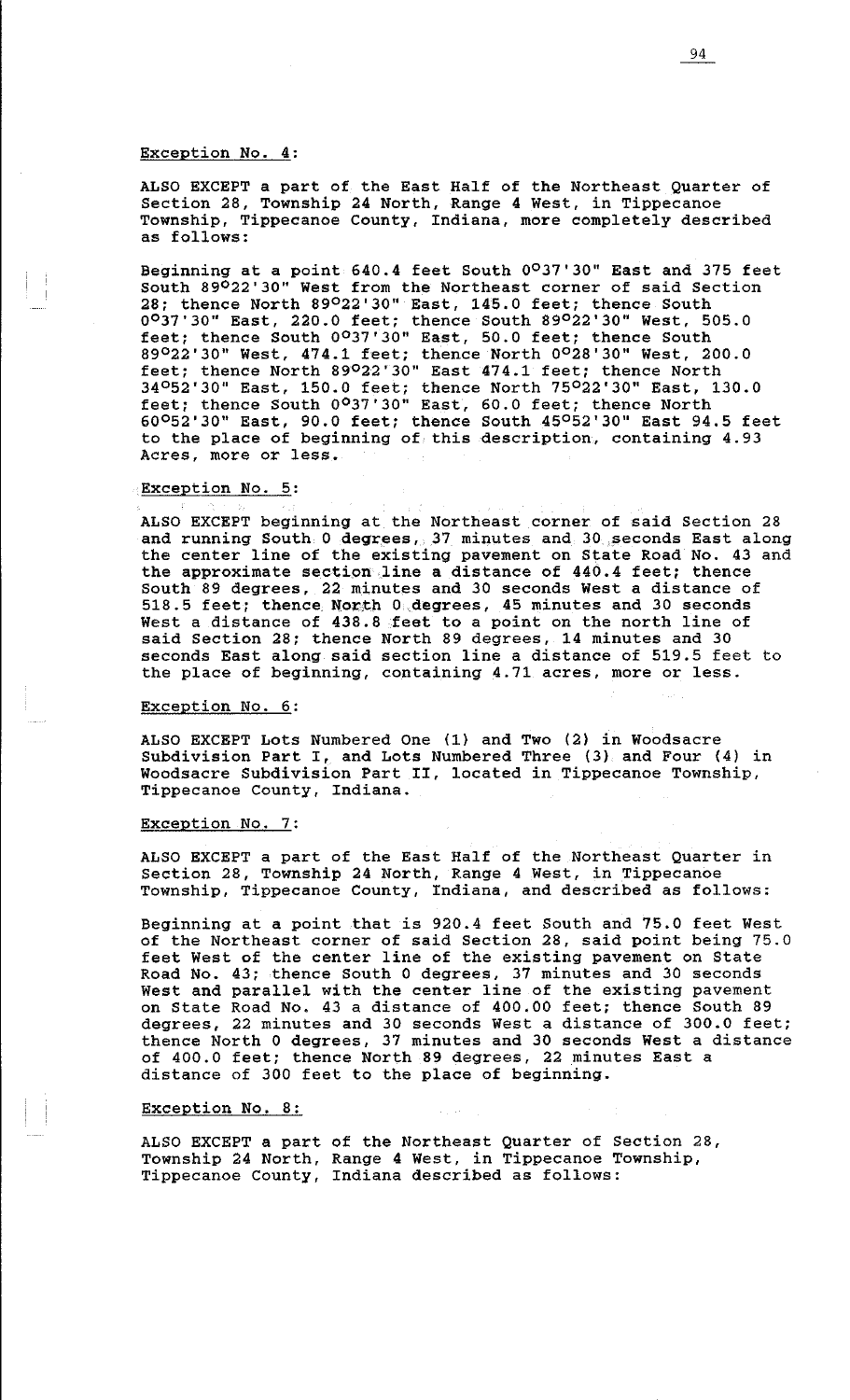Commencing at the northeastern corner of the Northeast Quarter of said Section 28; thence South 89<sup>0</sup>14'30" West along the northern line of the Northeast Quarter of said Section 28 and the centerline of County Road 600 North for 1,309.1 feet; thence South 0°28'30" East for 225.00 feet to the POINT OF BEGINNING; thence North 89014'30" East for 325.00 feet; thence South 42°30' East for  $46.00$  feet; thence South  $70^{\circ}12'$  East for 53.00 feet; thence South 27°00' West for 60.00 feet; thence South 63°26' West for 101.00 feet; thence South 37°40' West for 186.17 feet; thence South 89°31'30" West for 172.14 feet; thence North 0028'30" West for 295.00 feet to the point of beginning, containing 2.01 acres, more or less. (Parcel A)

### Exception No. 9:

ALSO EXCEPT a part of the Northeast Quarter of Section 28, Township 24 North, Range 4 West, Tippecanoe Township, Tippecanoe County, Indiana, described as follows:

Commencing at the northeastern corner of the Northeast Quarter of said Section 28; thence South 89°14'30'' West along the northern line of the Northeast Quarter of said Section 28 and the approximate centerline of County Road 600 North for 1,309.1 feet; thence South 0°28'30" East for 520.00 feet to the point of beginning; thence North 89<sup>0</sup>31'30" East for 172.14 feet; thence North 37°40' East for 186.17 feet; thence North 63°26' East for 50.00 feet; thence South 66<sup>0</sup>56' East for 173.51 feet; thence South 39000• West for 204.58 feet; thence South 55°41' West for 230.00 feet; thence South 89022'30" West for 170.00 feet; thence North 0°28'30" West for 187.34 feet to the point of beginning, containing 2.05 acres, more or less. (Parcel Bl

# Exception No. 10:

ALSO EXCEPT a part of the Northeast Quarter of Section 28, Township 24 North, Range 4 West, Tippecanoe Township, Tippecanoe County, Indiana, described as follows:

Commencing at the northeastern corner of the Northeast Quarter of said Section 28; thence South 89°14'30" West along the northern line of the Northeast Quarter of said Section 28 and the approximate centerline of County Road 600 North for 521.21 feet; thence South 0°37'30" East for 518.66 feet to the POINT OF BEGINNING; thence South 0°37'30" East for 36.95 feet; thence South 75022"30" West for 130.00 feet; thence South 34052'30" West for 150.00 feet; thence South 89<sup>0</sup>22'30" West for 406.50 feet; thence North 55041• East for 230.00 feet; thence North 39°00' East for 204.58 feet; thence South 73000• East for 312.58 feet to the point of beginning, containing 2.00 acres, more or less. (Parcel 2)

Section 2. The real estate described above should be and the same is hereby rezoned from A & AB to AB.

Section 3. This ordinance shall be in full force and effect from and after its passage.